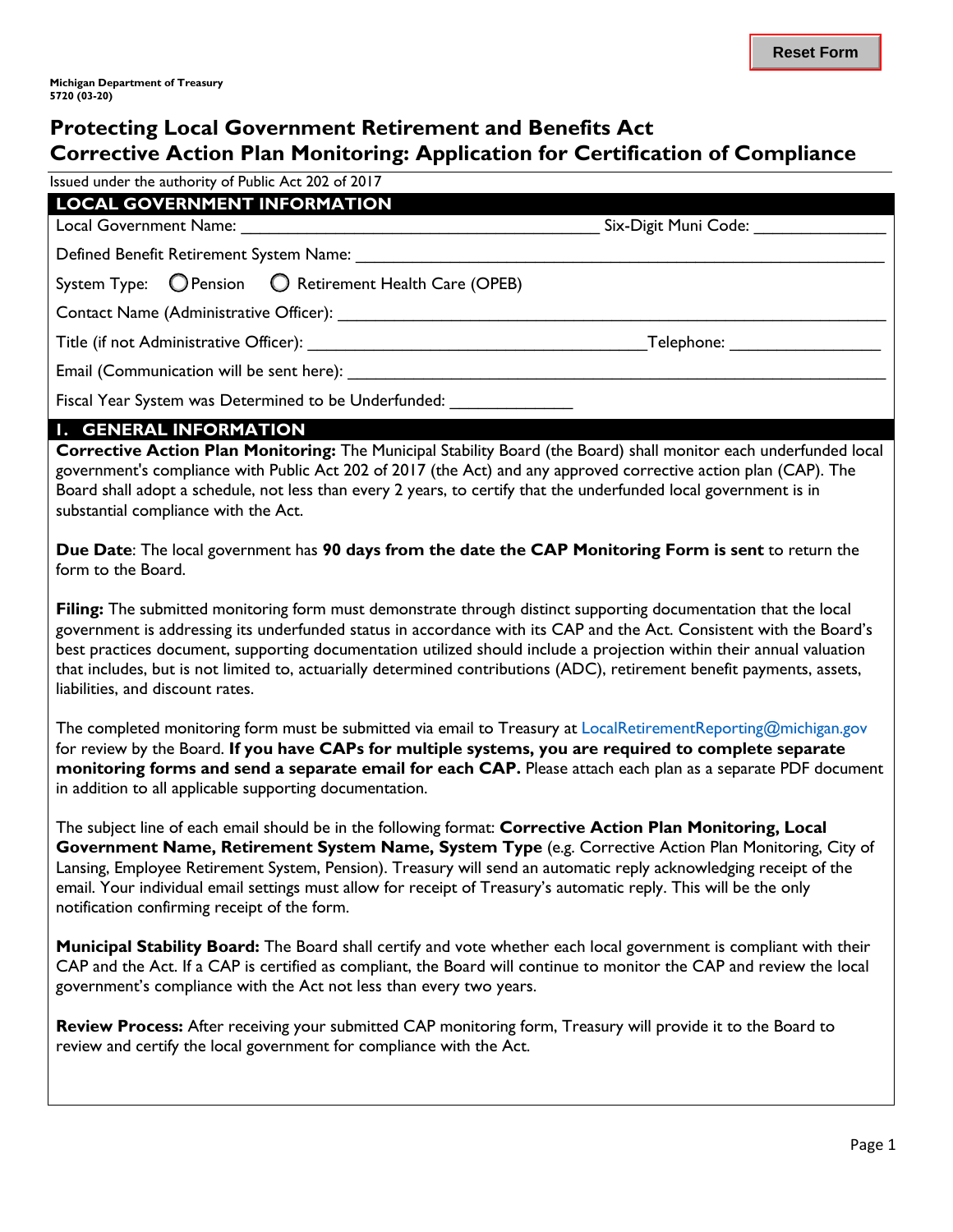**CAP Monitoring Approval Criteria**: A CAP may be certified as compliant by meeting the Board approved CAP [monitoring criteria. In general, certification of compliance by the Board will occur if a local government is able to](https://www.michigan.gov/documents/treasury/Corrective_Action_Plan_Monitoring_Policies_and_Procedures_vf_666838_7.pdf)  demonstrate through distinct supporting documentation that the CAP addresses:

- 1) **Underfunded Status:** The local government continues to address underfunded status in a reasonable timeframe (60% funded for pension systems or 40% funded for OPEB systems OR; if the local government is a city, village, township, or county, the ADC as a percentage of governmental fund revenues is less than 10% for pensions or 12% for OPEB);
- 2) **Substantial Changes:** The actions documented in the CAP remain substantially the same, OR alternative actions have been implemented to address underfunded status;
- 3) **Sustainability:** The local government and the Board certify that the projected payments remain sustainable and affordable both now and into the future.

**Certification of Compliance:** Following a review of the monitoring process for each CAP, the Board will certify a local government as one of the following:

- *Compliant:* A local government certified as compliant has met all published criteria from the Board.
- *Complaint with Conditions:* A local government certified as compliant with conditions has met the published criteria, but the Board has determined that the local government's plan(s) may not be sustainable or the Board is unable to reasonably confirm future sustainability. With this certification, the local government will have until the next monitoring period to address the stated concerns regarding the plan(s).
- *Noncompliant:* A local government certified as noncompliant failed to meet one or more of the Board's published criteria for monitoring certification of compliance or failed to file the monitoring form. If voted noncompliant, the Board shall notify the local government within 15 days, detailing the reasons for the determination for noncompliance. The local government has 60 days to address the determination of noncompliance.

## **2. UNDERFUNDED STATUS CERTIFICATION**

Previously, local governments demonstrated that they would be addressing their underfunded status within a reasonable timeframe in accordance with the Board's *[Corrective Action Plan Development: Best Practices and Strategies](https://www.michigan.gov/documents/treasury/MSB_Best_Practices_and_Strategies_661181_7.pdf)*  guide. The purpose of this section is for the local government to certify that their plan is still addressing its underfunded status within this approved timeframe.

### **Please check the applicable answer:**

- 1. Referencing supporting documentation, is the local government addressing its underfunded status in the same timeframe or less than the CAP?
	- **Yes, we are addressing underfunded status by fiscal year \_\_\_\_\_\_\_\_ as originally approved.**
	- **No, underfunded status will be now be addressed by fiscal year \_\_\_\_\_\_\_, which is within the Board's required timeframe.**

*Required timeframe: As general guidance, a local government with a* severely *underfunded pension system (45% funded or less) should reach a funded ratio of 60% within 20 years of the original determination of underfunded status. A local government with a* severely *underfunded retirement health care system (25% funded or less) should reach a funded ratio of 40% within 30 years of the original determination of underfunded status.*

**If no, provide additional explanation:**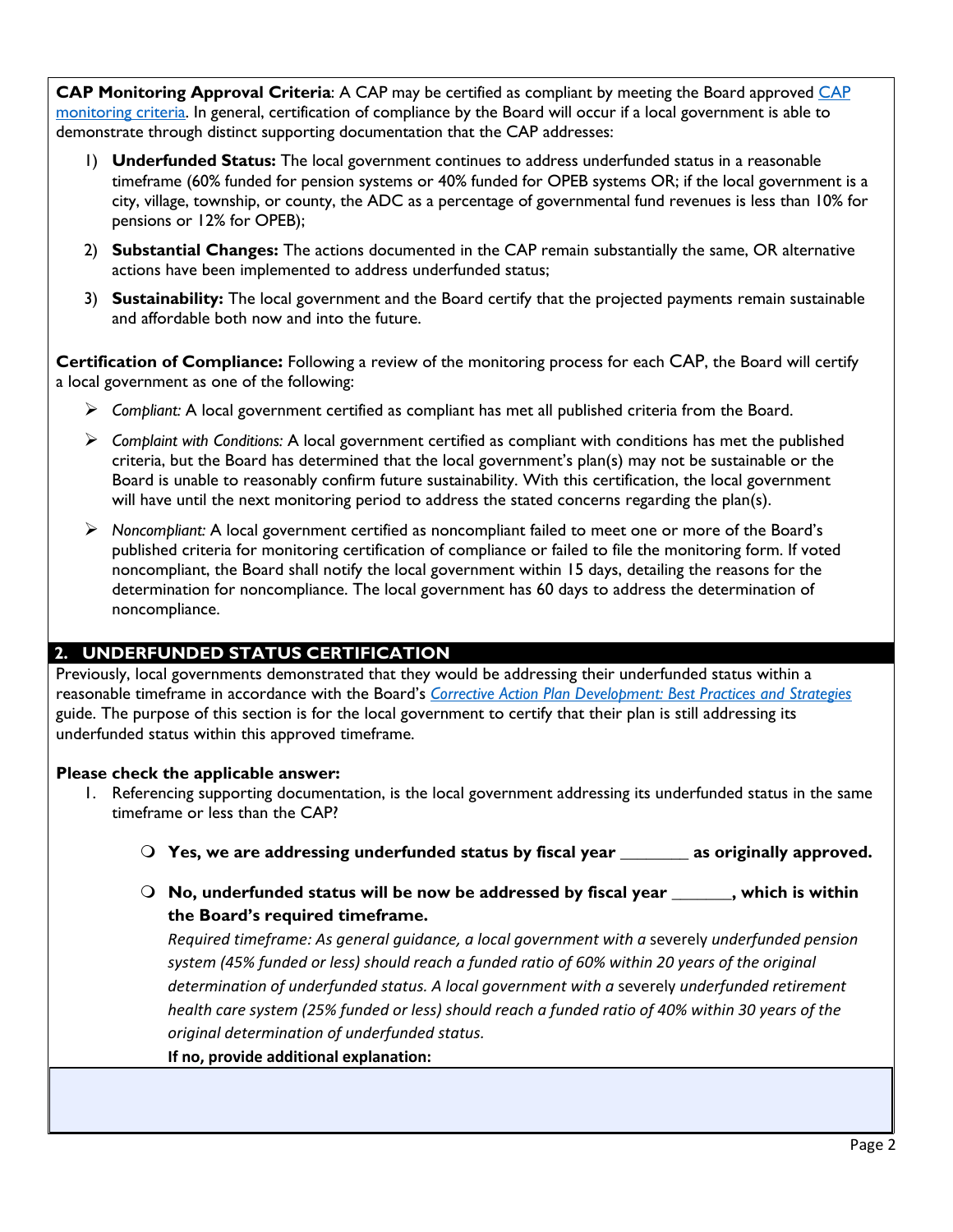### **3. SUBSTANTIAL CHANGES CERTIFICATION**

The Board recognizes that as a local government implements the prospective actions in their CAP, specific solutions may need to be adjusted to continue to address its underfunded status. This section asks the local government to certify that the corrective actions documented in the plan to address underfunded status remain substantially the same.

#### **Please check the applicable answer:**

Does the CAP remain substantially the same as the originally approved submission?

**Yes**

**No** *(If no, please complete a revised [Form 5597](https://www.michigan.gov/documents/treasury/Form_5597_CAP_Retirement_Health_Care_623913_7.pdf) for OPEB or [Form 5598](https://www.michigan.gov/documents/treasury/Form_5598_CAP_Defined_Benefit_Pension_623918_7.pdf) for pension and attach to this form)*

**Please check all that apply:** 

**Actions Implemented from CAP** – What actions included in the CAP has the local government implemented?

**Sample Statement***: In June 2019, our local government began making additional payments of \$100,000 per year above its ADC to the General Employees' Retirement System, as stated in our* CAP*. Page 8 of our actuarial valuation (attachment 2a) shows our pension will be 62% funded by fiscal year 2028.* 

**Actions Not Implemented from CAP** – What corrective actions has the local government failed to implement since the plan was approved?

**Sample Statement***: In the June 2019 contract negotiations, our local government sought to lower the system's multiplier for current employees from 2.5X to 2X for the General Employees' Retirement System. We were able to negotiate to a 2.25X multiplier. On page 8 of our actuarial valuation (attachment 2a), it shows we will be 62% funded by fiscal year 2028 instead of 2024, as outlined in our* CAP*. The revised fiscal year remains within the Board's required timeline.* 

**Additional Actions Approved** – What additional actions has the local government implemented or planned to implement to supplement the CAP since the plan was originally approved? **(Provide proof of governing body approval for all additional actions)** 

**Sample Statement:** *Since our local government was unable to lower the multiplier to 2X as outlined in our CAP, we implemented additional actions to address our underfunded status within the Board's required timeframe. Beginning in <i>fiscal* **year 2020**, we will begin amortizing the unfunded portion of the pension liability using a **level-dollar amortization method** *over a closed period of 10 years. This will allow the retirement system to reach a funded status of 62% by fiscal year 2028 as shown on page 8 of the actuarial analysis (attachment 2a).*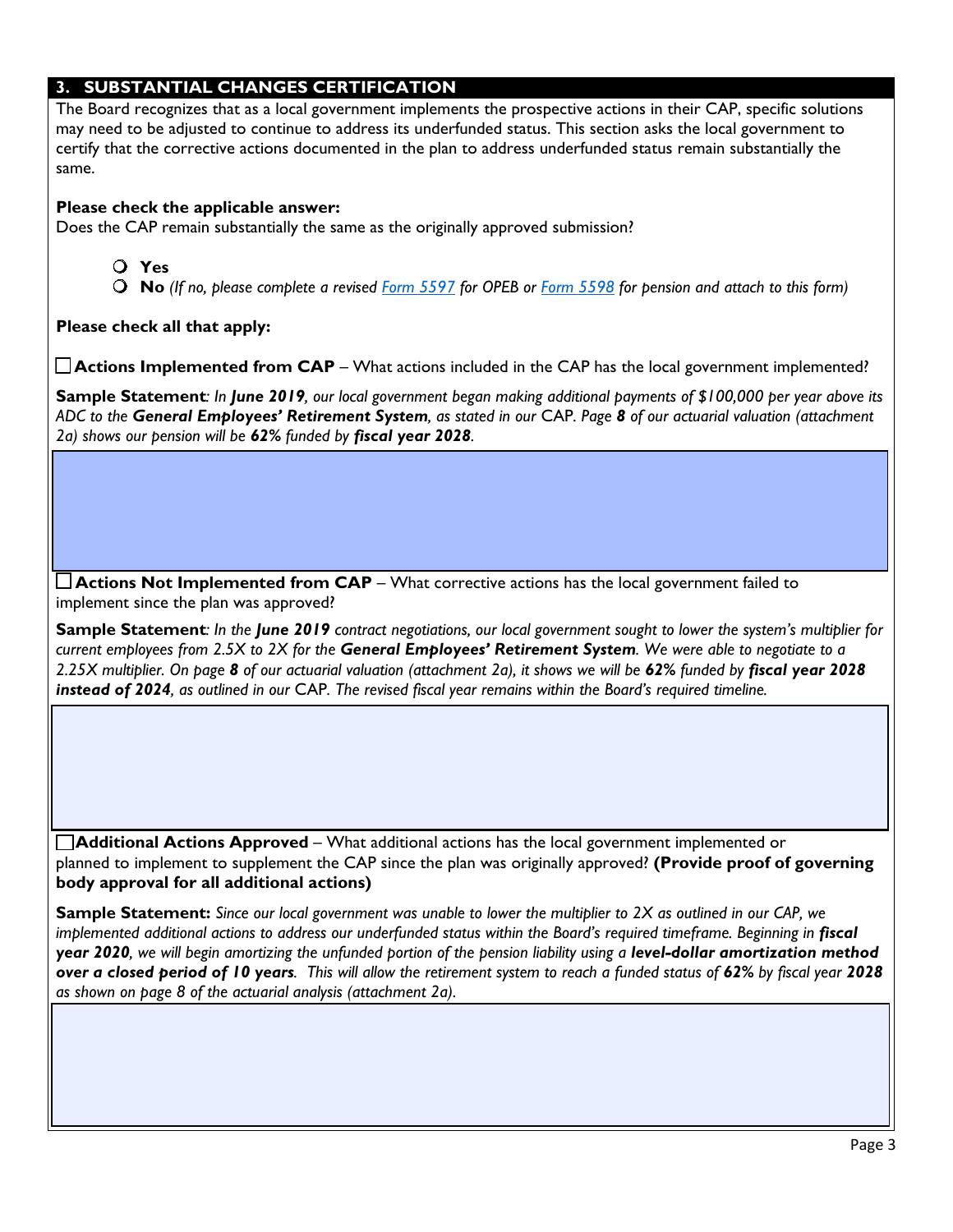#### **4. SUSTAINABILITY CERTIFICATION**

The local government must certify the plan is still affordable through detailed supporting documentation. This includes documentation that the local government's retirement costs are not increasing at a rate greater than what can be afforded through reasonable revenue growth. Retirement costs also must not have substantially increased above the original projection in the CAP.

The Board recommends that supporting documentation include a projection of all annual retirement payments (Pension ADC(s) + OPEB Benefit Payment(s) + all additional contributions) as a percentage of projected governmental fund revenues over the next five years. A local government should project governmental fund revenues using a reasonable forecast based on historical trends and projected rates of inflation. This analysis may include projected enterprise funds specifically allocated to pay retirement costs.

#### **governmental revenues over the next five fiscal years? (Examples [and Worksheet](http://www.michigan.gov/documents/treasury/Sustainability_Calculation_Spreadsheet_703693_7.xlsx)) What is the highest combined annual retirement payment as a percentage of your projected**

**Fiscal year:** \_\_\_\_\_\_\_\_\_\_\_

1. Total pension ADC(s): \_\_\_\_\_\_\_\_\_\_\_\_\_\_

2. Total OPEB benefit payment(s): \_\_\_\_\_\_\_\_\_\_\_\_\_\_\_

3. Total additional contributions for pension: \_\_\_\_\_\_\_\_\_\_\_\_\_\_\_\_\_\_\_\_\_\_\_\_\_\_\_\_\_\_\_\_\_

4. Total additional contributions for OPEB: \_\_\_\_\_\_\_\_\_\_\_\_\_\_\_\_\_

5. Total governmental fund revenues:

6. Enterprise funds used to pay retirement costs (if applicable):

**Total percentage** [(Payments #1-4)/(Revenues #5-6)]: **\_\_\_\_\_\_\_\_\_\_\_\_\_\_\_\_** 

**Do the projected annual payments increase by an amount greater than an average of 5% per year over the next five fiscal years?** 

> **Yes** (Explain and list actions implemented or planned to implement to address increased payments) **No**

**Utilizing a projection of all annual retirement payments, do the approved corrective actions listed in this plan allow for the local government to continue to make, at a minimum, the ADC payment for the defined benefit pension system(s) and/or any applicable statutorily required payments for retirement health benefit system(s), according to your long-term budget forecast?** Note: For retirement health benefit systems, local governments are required to make all retiree premium payments, as well as any applicable normal cost payments for employees first hired after June 30, 2018 in accordance with Section 4(1) of Public Act 202 of 2017.

### **Yes**

**No** (Explain and list actions implemented or planned to implement to address increased payments)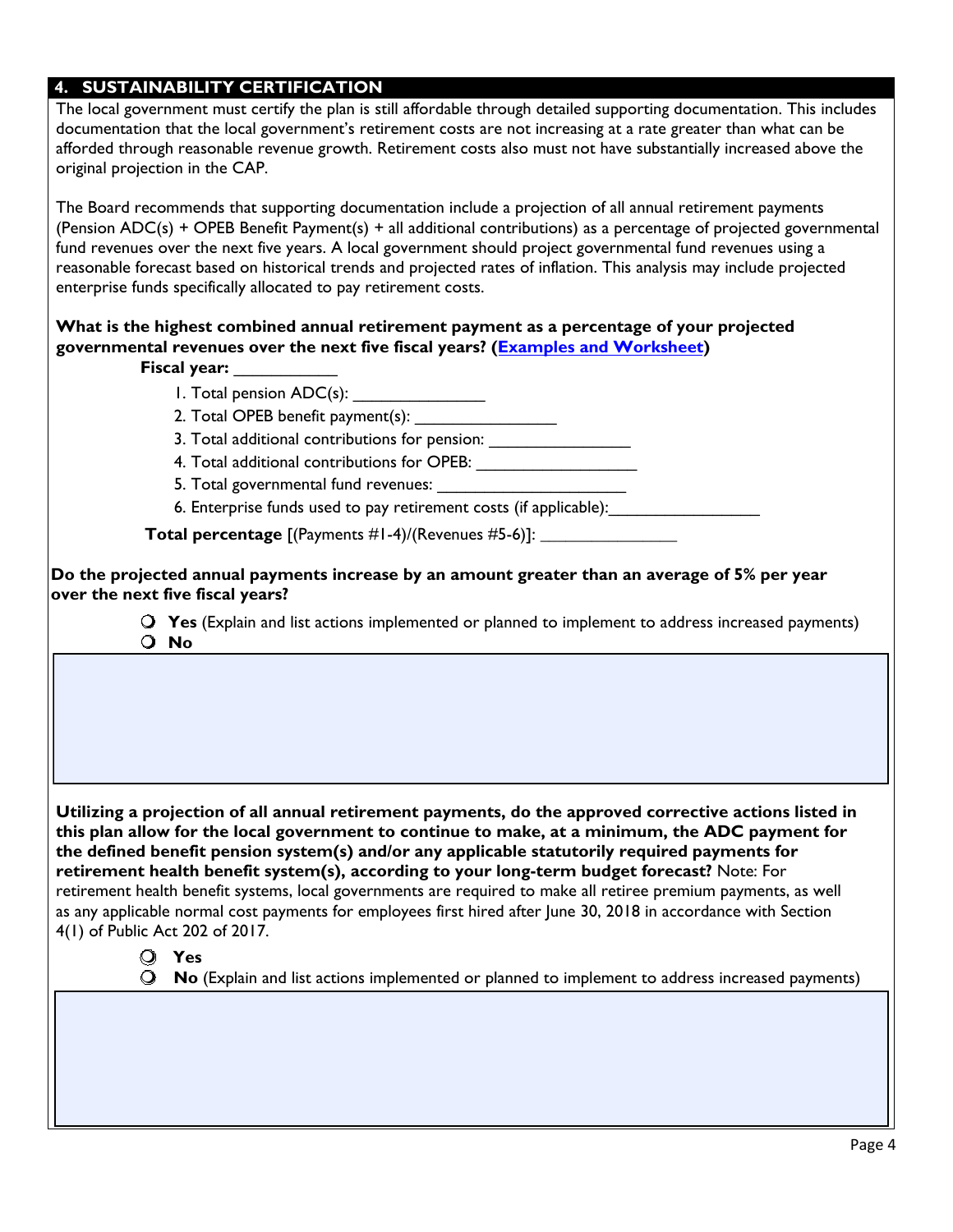### **5. REQUIRED DOCUMENTATION**

Documentation should be attached as a PDF with this monitoring form. The documentation should detail and confirm the claims made in this document regarding the CAP that is being implemented to adequately address the local government's underfunded status. Please check all documents that are included as part of this form and attach in successive order as provided below. When attaching documents, please use the naming convention below:

| <b>Naming Convention</b> | <b>Type of Document</b>                                                                                                                                                                                                                                                                                                                                                                                                                                                                                                                                                                                                                                                                                                                                                                    |
|--------------------------|--------------------------------------------------------------------------------------------------------------------------------------------------------------------------------------------------------------------------------------------------------------------------------------------------------------------------------------------------------------------------------------------------------------------------------------------------------------------------------------------------------------------------------------------------------------------------------------------------------------------------------------------------------------------------------------------------------------------------------------------------------------------------------------------|
| Attachment - I<br>ப      | (Required) This CAP monitoring form;                                                                                                                                                                                                                                                                                                                                                                                                                                                                                                                                                                                                                                                                                                                                                       |
| Attachment - 2a<br>ш     | (Required) An actuarial projection, an actuarial<br>valuation, or an internally developed analysis (in<br>accordance with GASB and/or actuarial standards of<br>practice), which illustrates how and when the local<br>government will reach the Act's required funded ratio.<br>Or, if the local government is a city, village, township,<br>or county, how and when the ADC as a percentage of<br>governmental revenues will be less than the Act's<br>requirements. The Board recommends that supporting<br>documentation show a projection for the duration of<br>the CAP that includes, but is not limited to, assets,<br>liabilities, funded ratios, normal cost payments (if<br>applicable), actuarial assumptions, and retiree benefit<br>payments, using reasonable calculations; |
| Attachment – 2b<br>ப     | (Required) An actuarial projection, an actuarial<br>valuation, or an internally developed analysis (in<br>accordance with GASB and/or actuarial standards of<br>practice), which projects all annual retirement<br>payments (Pension ADC(s) + OPEB Benefit<br>Payments(s) + all additional contributions) as a<br>percentage of projected governmental fund revenues<br>over the next five fiscal years. A local government<br>should project governmental fund revenues using a<br>reasonable forecast based on historical trends and<br>projected rates of inflation. This analysis may include<br>projected enterprise funds specifically allocated to pay<br>retirement costs;                                                                                                         |
| $\Box$ Attachment - 3    | (Required if applicable) Documentation from the governing<br>body approving additional corrective actions including<br>documentation of commitment to additional payments or<br>actions not previously included in the CAP (e.g. resolution,<br>ordinance);                                                                                                                                                                                                                                                                                                                                                                                                                                                                                                                                |
| Attachment - 4           | (Required if applicable) In the event that the previous plan<br>is no longer substantially in effect, a separate CAP to address<br>its underfunded status which includes documentation of prior<br>actions, prospective actions, governing body approval, and the<br>positive impact on the system's funded ratio;                                                                                                                                                                                                                                                                                                                                                                                                                                                                         |
| Attachment - 5           | Other documentation not categorized above.                                                                                                                                                                                                                                                                                                                                                                                                                                                                                                                                                                                                                                                                                                                                                 |